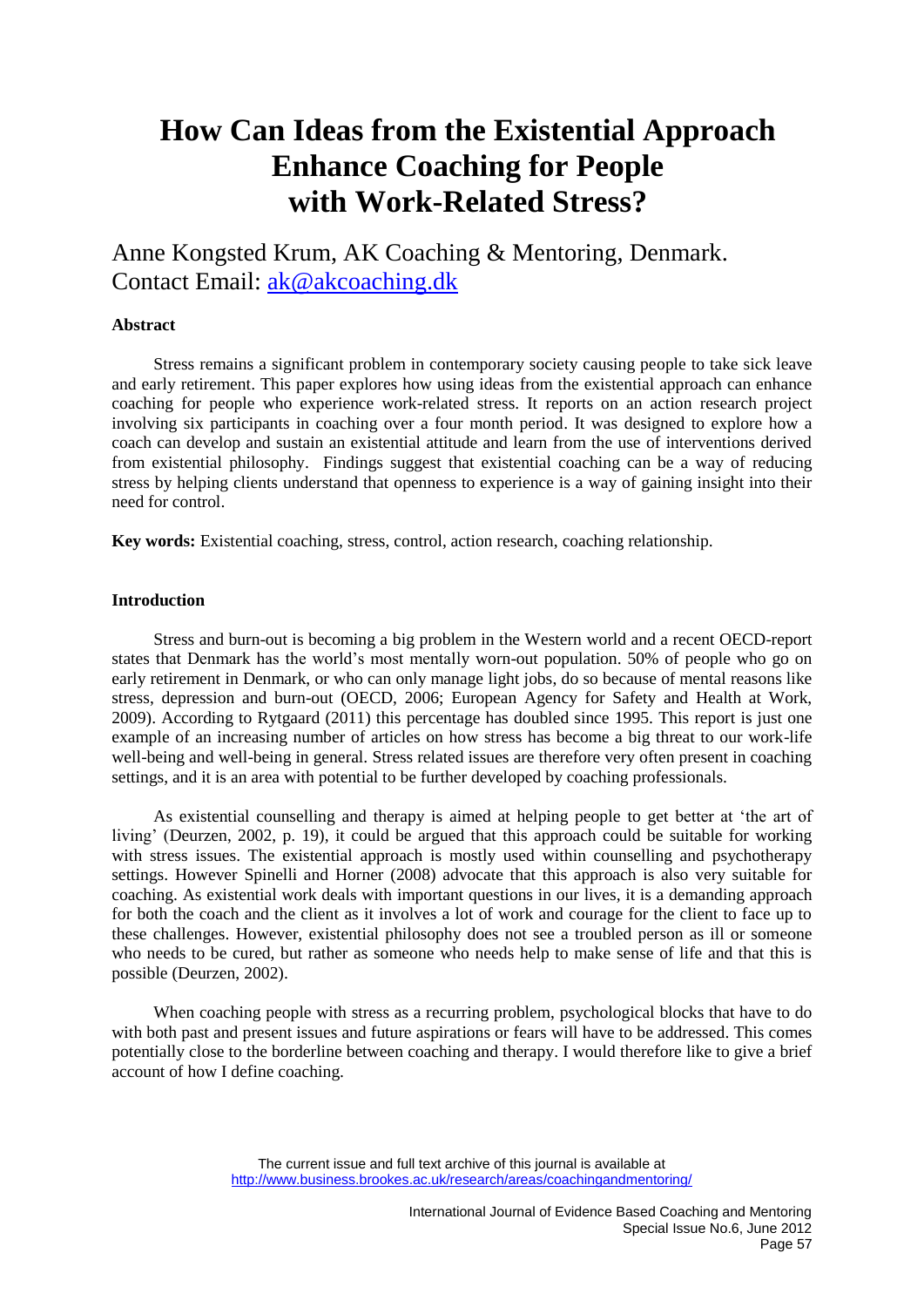In differentiating coaching from therapy, coaching is often seen as short-term, focusing on present and future (often positive) issues and restricted to "healthy" people. Therapy on the other hand is seen as long-term, focusing on the client's past and dealing with negative and 'unhealthy' issues (Bachkirova, 2007; Bachkirova & Cox, 2005; Maxwell, 2009; Price, 2009; Spinelli, 2008b). However, it is acknowledged by these authors, that such a strict distinction is not realistic, and it is emphasized that distinguishing between different types of coaching is important (Bachkirova, 2007). Developmental coaches will inevitably be working with some psychological blocks in their practice. This is not necessarily problematic provided the coach learns to recognize the variety of psychological conditions 'including those of a clinical nature' (Maxwell, 2009, p. 160), and stays within his or her competence. Thus these authors stress the importance of a thorough knowledge of coaching psychology. Within existential coaching discussions, Spinelli (2008b) argues that the boundaries between coaching and therapy are becoming more and more "fuzzy" (p. 248). He highlights the importance of immediacy in the coaching relationship, and the use of the coaching relationship as 'the primary instrument' (2008b p. 247).

This paper reports on an action research project using the existential approach in order to enhance coaching for people who experience work-related stress.

# **Review of literature**

Lazarus and Folkman's (1984) transactional stress and coping model is still widely acknowledged and heavily drawn upon by numerous researchers (Briner et al., 2004; Cooper, 2001; Dewe & Trenberth, 2004). However, researchers do not seem to agree on whether studies conducted have actually been able to give answers to 'what it is that determines how well a person copes' (Dewe & Trenberth, 2004, p. 143). Studies are primarily conducted using the same research methods based on self-report questionnaires which do not take sufficient account of the context or the nature of the experience. There appears therefore to be a considerable gap between coping research and intervention strategies (Briner et al., 2004; Cooper, 2001; Dewe & Trenberth, 2004).

Briner et al. (2004) advocate that researchers learn from research methods used by therapists within the clinical area of work-related anxiety and depression; and Dewe & Trenberth stress that we need to develop measures that capture the nature of the experience, and to try to understand 'the meanings individuals give to events and what it is that makes that meaning significant' (Dewe & Trenberth, 2004 p. 145). These authors point towards the need for qualitative studies that focus on the transaction between the individual and the environment with in-depth exploration of stressful events from a holistic approach that takes into account the origin of emotions, values and beliefs as well as peoples' future aspirations and beliefs (Arthur, 2004; Briner et al., 2004; Cooper, 2001; Dewe & Trenberth, 2004; Folkman, 2008; Lazarus 1999). Furthermore, in her reversed version of the stress and coping model, Folkman (2008) underlines the importance of acknowledging the stressful element of giving up on previously valued goals and the fact that these are sometimes tied to fundamental beliefs.

Despite the call for qualitative studies, very little research has been published demonstrating the link between psychotherapy or counselling and reduction of work-related stress. Jenkins and Palmer (2003) report a single case study of the effect of a multimodal approach based on a REBT model that proves to have had significant effect. In the domain of coaching Palmer and Gyllensten (2005) have carried out a three-part quantitative and qualitative research study into whether coaching can reduce workplace stress. Strain (depression, anxiety and stress) was measured before and after coaching and it was found that coaching did not significantly reduce stress (Gyllensten & Palmer, 2005, 2006). However the participants reported in part II, the qualitative part of the study, that cognitive coaching had reduced stress. According to Gyllensten and Palmer (2005) only a limited amount of research in relation to coaching and stress has been published.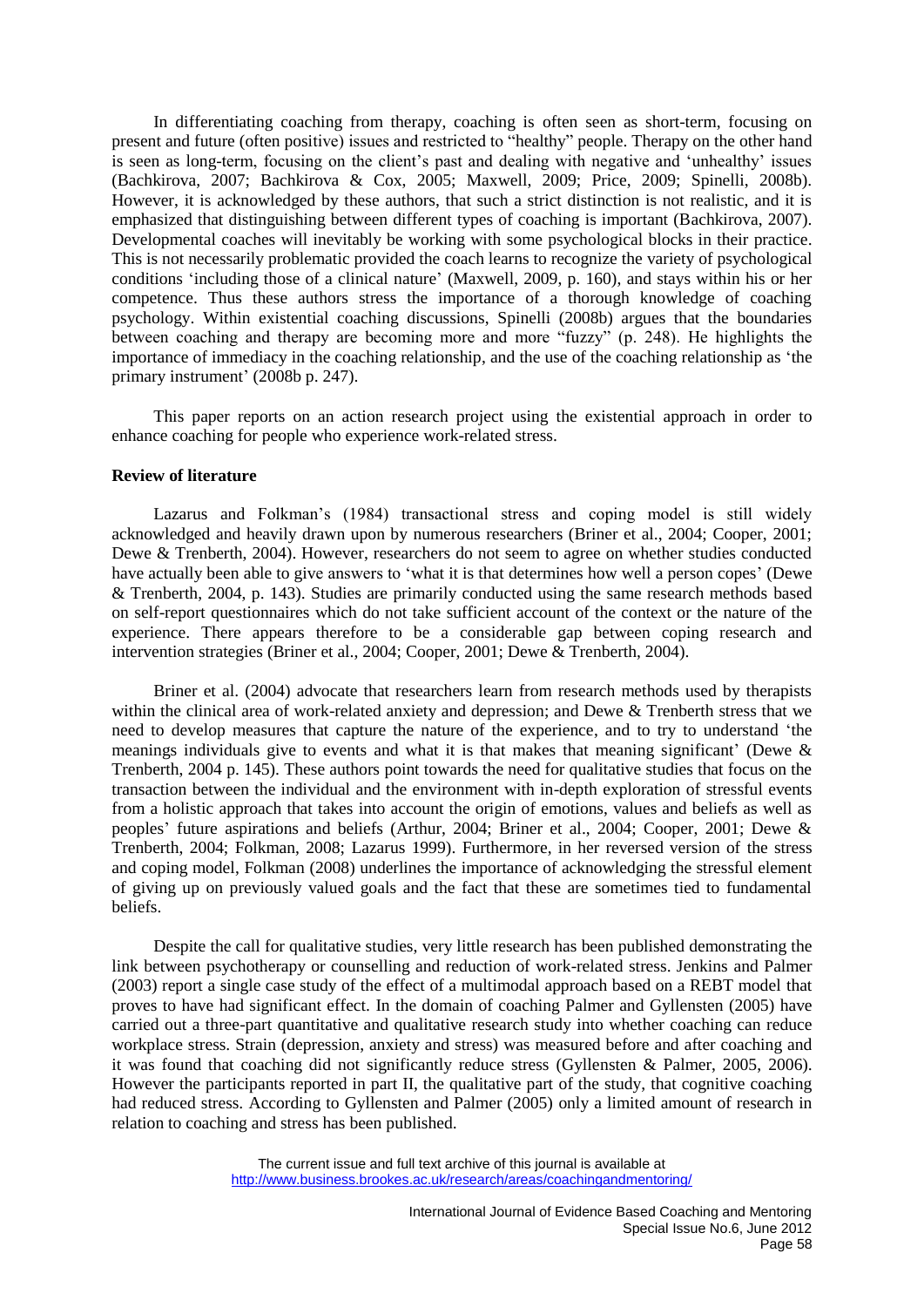Later studies describe in a single study approach of Cognitive Behavioural, Rational Emotive Behavioural or Multimodal Coaching how psychological coaching can enhance performance and prevent work-related stress (Gyllensten & Palmer, 2008). In 2009, Grant et al. (2009) conducted a randomised controlled study on the benefit of cognitive-behavioural and solution focused coaching. This study showed a significant increase in goal attainment and resilience, but it had an unclear result for depression, anxiety and stress. The correlation between anxiety, depression and stress, however, showed to be extremely high.

Within the existential tradition, the work of therapists is often described in case stories. From the American existential-humanistic approach May defines anxiety as 'the apprehension cued off by a threat to some value that the individual holds essential to his existence as a personality' (1977, p. 205), and he states that 'anxiety is how we handle stress' (p. 113). May sees conflict that causes anxiety as a conflict between the present reality and our expectations. Another American existentialist, Yalom (1980) demonstrates how to work with clients on the basis of four ultimate human concerns: death, freedom, isolation and meaninglessness.

From the British School of Existential Analysis, Van Deurzen, Spinelli, Cooper and Cohn are dominant voices. The works of van Deurzen (e.g. 2002, 2010, 2011) and Spinelli (1997) are rich on empirical examples and case stories. Deurzen's approach is 'primarily concerned with helping clients face up to the challenges of everyday life' (Cooper, 2003, p. 109) through exploring four dimensions of existence: the physical, social, personal and spiritual world and the paradoxes that emerge from this (Deurzen & Arnold-Baker, 2005). Spinelli's approach (e.g. 2005; 2007) is based on an existentialphenomenological stance of un-knowing together with exploring the client's worldview of meaning and meaninglessness and its influence on the experience of existential tensions.

Spinelli thus brings the existential approach into a coaching setting. He states that 'Were it not for the client's experience of conflict, there would likely be no coaching' (2008a). He separates the concept of conflict into dissonant and consonant types (2010, 2008a, 2008b), depending on whether or not there is a fit between 'meaning-derived stances' and the lived experience (2008a, p. 124). However, Spinelli stresses that coaching is not necessarily about solving conflicts but rather the task of the coach should be to 'assist the client in focusing upon, and connecting more adequately, the perceived sources of conflict with the meanings that shape and define it' (Spinelli, 2008a, p. 127).

Existential philosophy is concerned with understanding what it means to exist. It is based on a number of assumptions about the conditions governing life. Existential philosophers like Kierkegaard, Nietzsche, Husserl, Buber, Jasper, Tillich, Heidegger and Sartre make up quite a diversity within existential thinking, but there are "family resemblances" that these philosophers share (Cooper, 2003, p. 8). The most fundamental of these is that existence comes before essence, meaning that '*that* we are is more basic than *what* we are' (Deurzen & Adams 2011, p. 9). According to this stance we are not something fixed but are always on the way to becoming. Subsequently, because we are not an 'essence' we are choosing how to respond and how to be according to our subjective interpretation of ourselves, and the relations we are in. However this awareness of our own responsibility in life is anxiety provoking because we cannot know for sure that we choose right. The fact that we also choose not to be and not to do will inevitably bring about existential guilt about what we could have become. Inauthentic living thus means self-deception through denial of the freedom and responsibility of our choices (Cooper, 2003). According to existential ideas, there are certain conditions of existence or "givens" that constitute insolvable dilemmas that we have to live with. Truth is not just a matter of subjective evaluation. It must be found within an evaluation of 'subjective, objective and existential factors' (Deurzen & Adams, 2011, p. 155). The aim of existential work, according to Deurzen, is 'to help people to get better at facing up to difficulties with courage instead of running away from them' (2011, p. 1).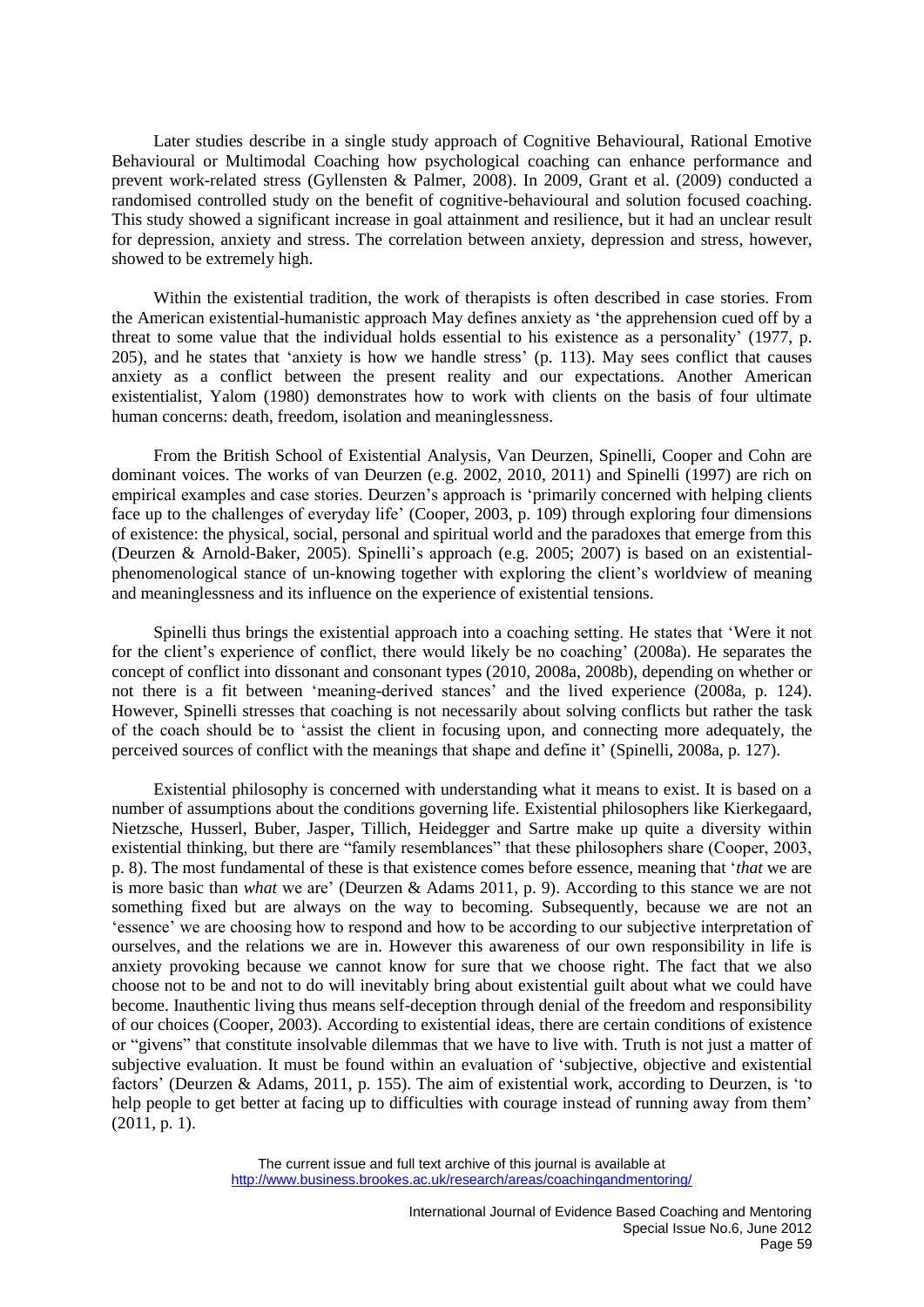## **Methodology**

The research question asked how ideas from the existential approach could enhance coaching people with work-related stress. To answer this question the study had two aims; first to study how a coach could develop and sustain an existential attitude and learn from the use of interventions derived from existential philosophy - to follow the learning and reflection processes; and second to explore whether the coaching outcomes of the participants' experience manifested in reduced level of stress and/or enhanced well-being.

The research approach taken was qualitative (Creswell, 2007) within an interpretivist paradigm. It was conducted as action research that was concerned with the ability to work with others on a mutual and interdependent learning practice (Bradbury & Reason, 2003; Coghlan & Brannick, 2010; Herr & Anderson, 2005; Reason & Bradbury, 2008, 2001). Coghlan & Brannick's (2010) model was followed, but also Rowan's (2001) humanistic approach to action research formed the basis of the study.

Six participants were recruited for a coaching program of eight coaching sessions each over a period of four months. The sessions of approximately 1½ hours took place every two weeks and were arranged to take place at the participant's workplace. All sessions were audio recorded.

Figure 1 shows the learning cycle of constructing, planning, action and reflecting/evaluating action (Coghlan & Brannick, 2010) that was followed throughout study. The cycle was followed on a general level through three different phases as well as on the individual level for every participant for every session (see Figure 2).



#### **Figure 1: The Learning Cycle**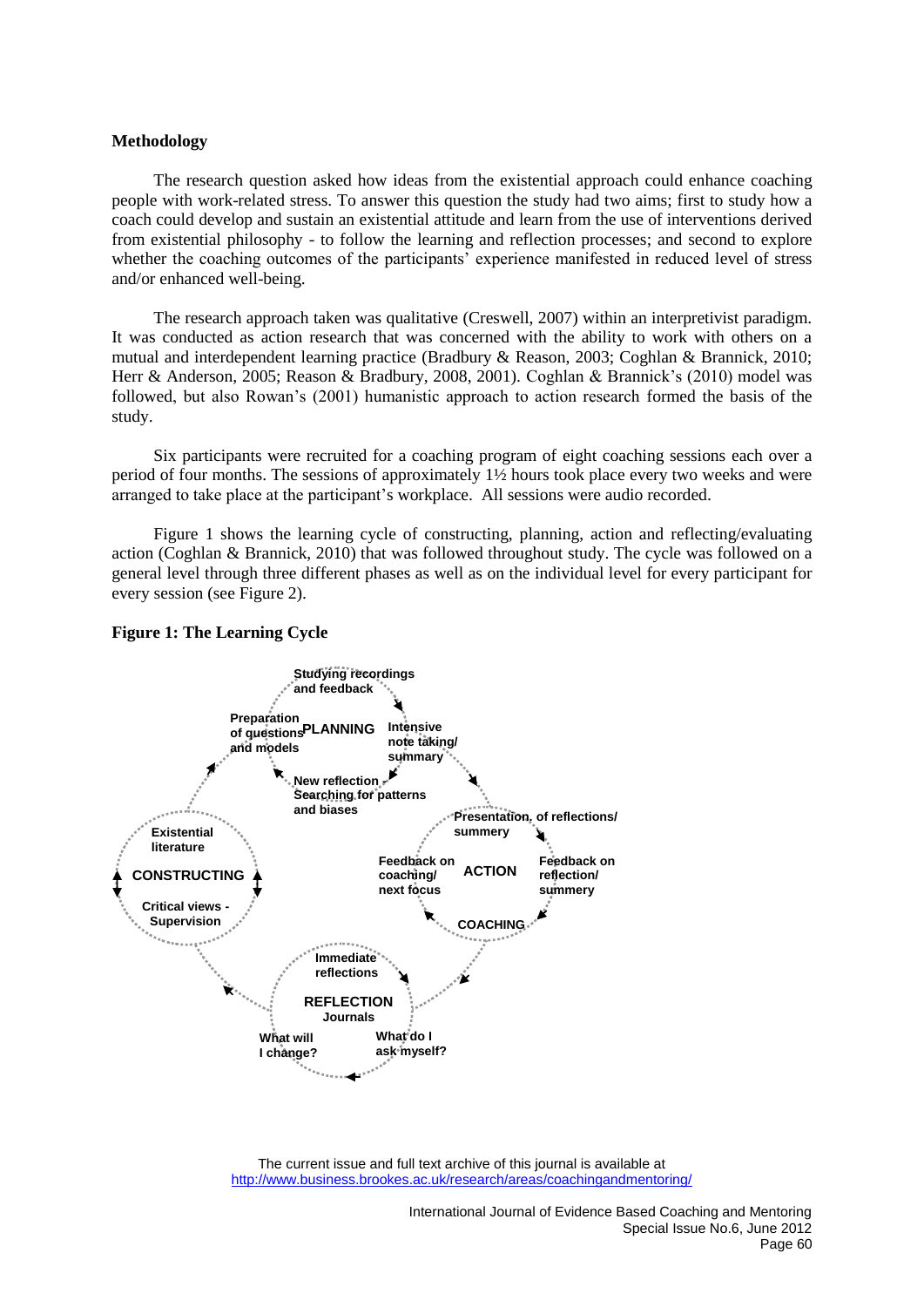The learning cycle was constructed in order to secure reflexivity and to work with my own biases as a constant interplay between theory, action, feedback and reflection:

'Constructing' was the preparation of myself on a theoretical level, by studying literature and discussing themes with my supervisor.

'Planning' was the very deep and specific work of listening to the audio recordings of the coaching sessions, note taking and making summaries of the previous sessions together with the reflection on patterns and biases. In addition it involved preparing questions and models for the next session.

'Action' describes my meetings with the participants. First they told me about their experience of the last session. What had made an impression and what, if anything, they had taken with them. Then I presented my summary and some of my reflections in order for them to tell me if I had understood them right, and to give me their feedback. Next would be the actual coaching and finally some immediate feedback on the coaching and discussion of focus for the next session.

During 'Reflection' I worked through my experience of the coaching session – how I experienced myself, the participant, our relationship and themes that emerged during the session. My guidelines were 'what do I ask myself?' and 'what would I change?' After this a new cycle would start.

# **Figure 2: Project phases and overview of learning cycles**



A three phase coaching model based on existential practice and coaching was used (Deurzen & Martin, 2011; Spinelli, 2007). The purpose of phase one was building trust and taking a phenomenological approach to exploring and understanding the participant's experience of being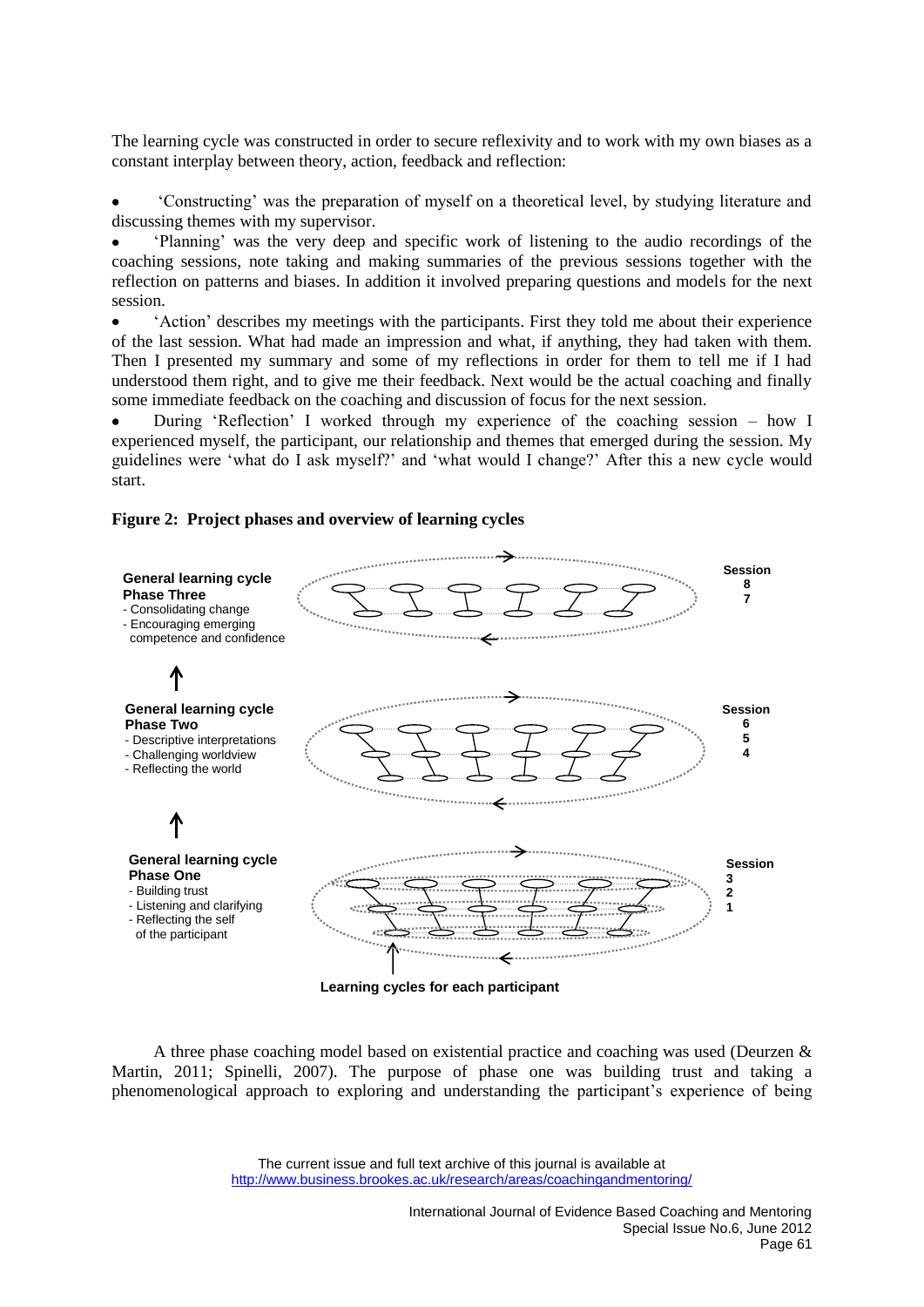under stress and that way reflecting the self of the participant. This quite structured approach enabled me to carry out three subsidiary learning cycles in session one, two and three:

- 1. Listening to the participants opening stories and experience of being under stress;
- 2. Listening for beliefs and values about themselves and others;
- 3. Listening for existential tensions and beginning to clarify these.

The purpose of phase two (session 4-6) was to make descriptive interpretations; to verify and search for an accurate description of the participant's experience and bring it to light in a new way without distorting it. But the purpose was also to bring ambiguity and to light and pointing out paradoxes, or how patterns were repeated. This was a change in coach position to reflect the outside world. From this point on, the work with the participants got very individual but I could still follow and learn from themes that emerged during the sessions for me or the participants. This is pictured in Figure 2 by the dotted lines between the learning cycles in session four to six.

Phase Three, the last two sessions, aimed at ending the coaching relationship by supporting and encouraging change, and helping the participant to recognize the change that had actually happened.

## *Selection of research participants*

Because existential work is aimed at life questions and existential tensions I wished to select participants who had experienced stress as a recurring problem to a degree that it affected their wellbeing. In addition, I wanted to avoid severe cases of chronic stress that is sometimes followed by depression as this would not be within my competence.

All six participants were recruited through my professional network. I contacted a number of CEOs and HR Managers and described the research design. Then I asked if they had any employees in their organisation whom they thought fitted the in- and exclusion-criteria and who they thought might be interested in participating. They came up with a number of possible participants whose situation they described to me in terms of level of stress and general well-being. From these descriptions I had an opportunity to invite six people to an information meeting. The CEO or HR-Manager made the first contact to find out if the candidates were interested in having a talk with me about participating. All six expressed their interest and I therefore contacted them for the mutual information meeting of approximately one hour. During that meeting I underlined that participation was completely voluntarily and described the study and how we were going to work in the coaching. The participants also described their current situation to me. They all signed the consent form. Jane, Peter, Søren, Claus and Susanne are not the participants' real names.

## *Data collection*

Data was collected in three different ways. The biggest source of data came from the audio recordings of the sessions which amounted to a total of approximately 70 hours of coaching. I therefore decided to make summaries of all the sessions rather than transcribe each coaching session. The second source of data was feedback from the participants. After every session they filled in a feedback form and email it back to me before the next session. There were three different forms:

1) a general form after every session containing open questions about their experience of themselves and me during the session.

- 2) a half way feedback form concerning any changes in what they had noticed about themselves.
- 3) a final feedback form which was more extensive than the half way feedback form.

As it was difficult to obtain detailed feedback from the participants, all the coaching sessions began with a supplementary oral feedback from the previous session, and in all the sessions we made a summary with immediate feedback on the present session. This feedback was audio recorded. In addition the participants were asked to keep a personal journal for themselves, from which they took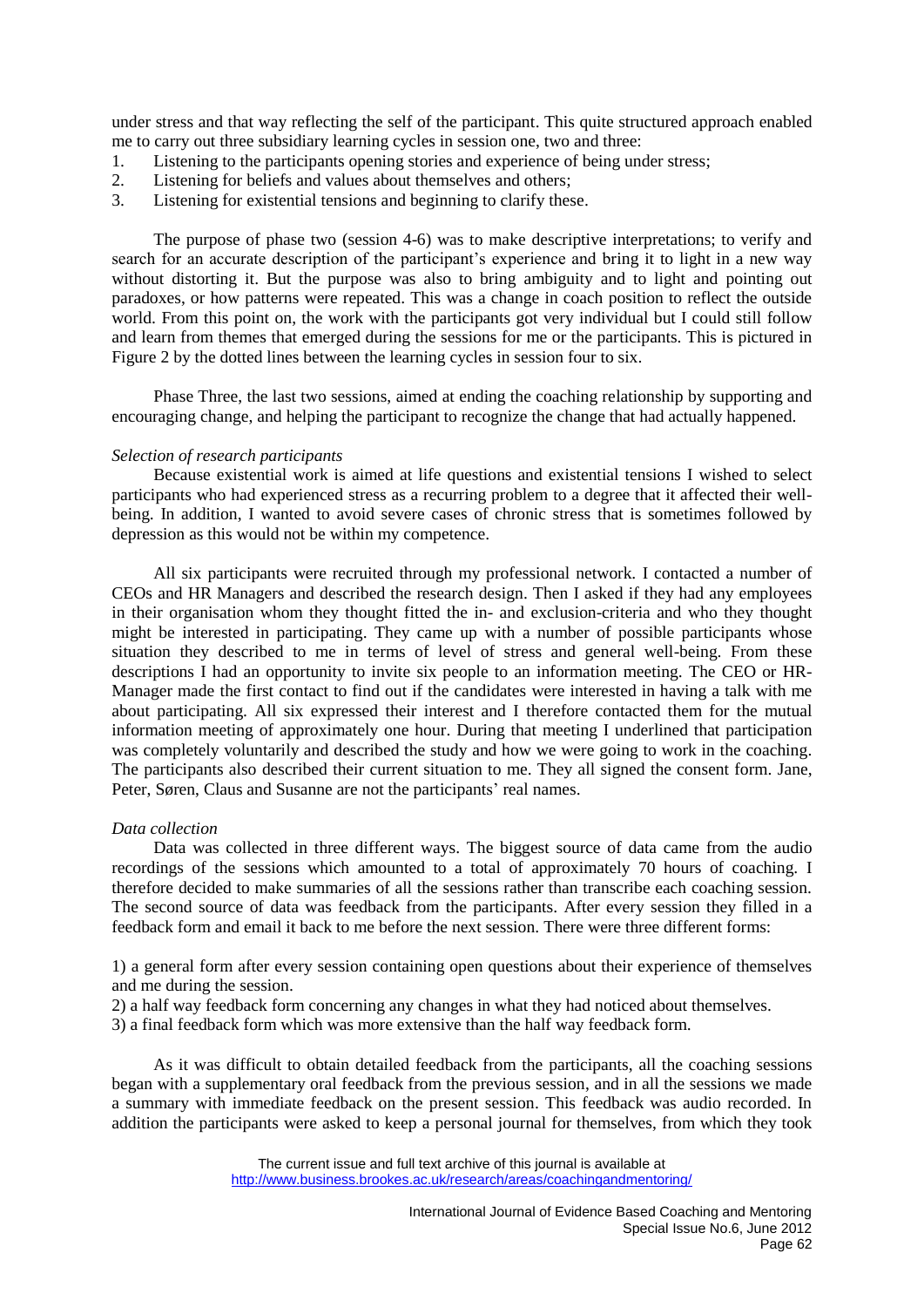up themes during the sessions. The third source of data was my own on-going reflections in my journals both on a general level and for the work with each participant throughout the study.

## *Data analysis and presentation*

During the four month data collection period, data was analysed on an on-going basis in order for me to decide on the next step. Data analysis consisted of listening to the recordings, studying feedback from the participants and my own reflection processes. In this process, themes like trust and different kinds of resistance in the participants occurred as well as patterns in my own emotions and reactions. These were all subject to the data analysis. Coding which is common in qualitative analysis was not conducted because the relational aspect in social settings, which is essential to the existential approach, could have been lost in the fragmentations (Bryman, 2004).

Data, that was analysed in order to follow my learning, was presented as 'My Journey', and data, analysed in order to follows the benefits of the participants' from the coaching process, was presented as "The Participants' Journey". Findings from "My Journey" were presented as the emerging themes in my work with the learning cycles and because of my own subjectivity and possible biases my claim for progress was verified through first-hand information. This took the form of notes from my journals, short transcripts from coaching sessions, and references to participant feedback, as respondent validation (Bryman, 2004) that have been incorporated in order to make my learning and as transparent as possible.

The "Participants' Journeys" were presented as case stories in order to stay as close to their experience as possible and thus giving the reader the opportunity to get their own impression of the coaching process and the benefit for the participants. Presenting the participants' journeys as case stories would also present the existential perspectives of the participants and how these have influenced on their experience of being under stress. The stories were described under the themes: "Experience of conflict and dilemma", "Experience of consequence", "The coaching process" and "Key helping elements".

# **My Journey**

This section gives examples of my major learning themes in Phase one, two and three that I obtained from following the learning cycles. In Phase One the phenomenological model of exploring and investigating the participants' experience of being under stress was challenging for me because I had to stay within the stance of "un-knowing" (Spinelli, 2007, 2010) for much longer than I was used to with questions like:

- *What do you experience when you feel stress during your work day?*  $\bullet$
- *What kind of situations is it? Can you give some examples?*
- *What does that mean to you? What do you tell yourself?*
- *How does it make you feel?*

My experience of this was that I felt overwhelmed with the amount of information, and by not knowing which statements were important and which were not. I had the feeling that the participants' stories just kept on opening up, but tried to give myself time to reflect between the questions and relax as much as possible in order not to put myself under pressure or the participants under pressure. However, this type of questioning was very demanding for the participants. Two of them told me in their feedback that they had difficulty in following my questions because they found them too open. It was a critical phase in the study because even though I had explained that I would be mostly listening and asking for their experiences in the first sessions, I realised that they were expecting to get something more out of it.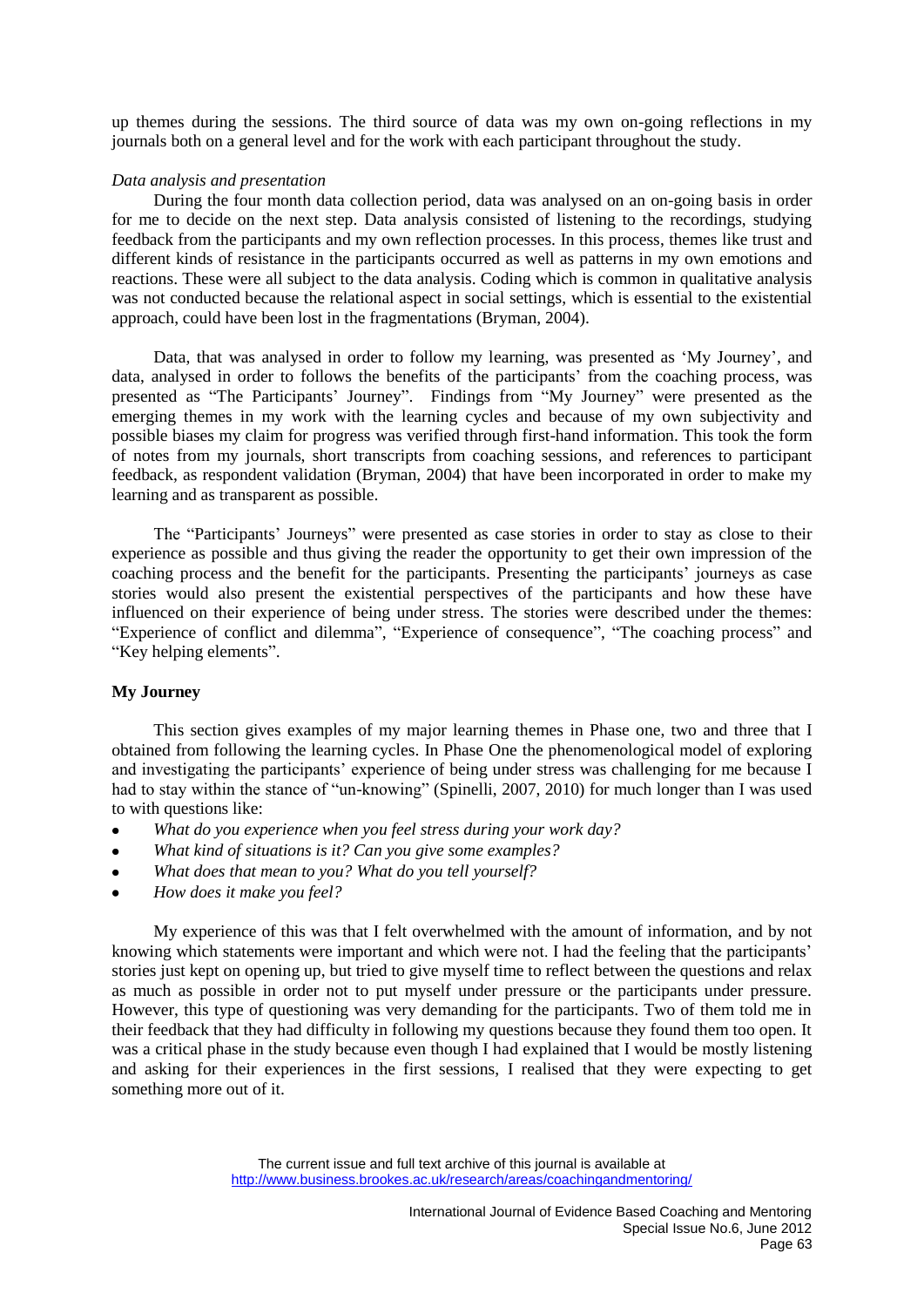For the third round of sessions based on the work in the first two sessions, I prepared interventions in order to try to help the participants identify some essential existential tensions (Deurzen, 2002; Deurzen & Adams, 2011; Spinelli, 2007, 2008a; Wahl, 2003). We then compared their immediate intentions with their deep held values and tried to work on how the appearing dilemmas were contributing to their experience of distress. For example, Jane's immediate distress emerged from social relations primarily at work, and we worked with some of the 'crucial polarities' within the social world as described by Deurzen (2002, p. 69).

| <b>Dominance</b> | - | <b>Submission</b> |
|------------------|---|-------------------|
| Acceptance       |   | Rejection         |

This turned out extremely helpful for Jane. She discovered that on the one hand, because she was driven by a desire to be in control and not to show any kind of weakness she had a dominant behaviour and aggressive attitude towards others. On the other hand, what Jane really wished for was to feel accepted – avoiding her deepest fear - to be rejected. So it suddenly became clear for her that she expected to be accepted by others, but that her own behaviour was dominating and not accepting of them. This is a short transcript from session 3:

*Jane: I don't accept that they don't listen… because I give them the solution.*

- *Anne: But you say that the acceptance that you seek - is to get accepted as you are…that you are strong and have good advice and that you feel rejected when they don't accept your advice. But what happens if they come to you and say that there is something they cannot do?*
- *Jane: Then I try to tell them that they can do it, that they have to believe in themselves.*
- *Anne: Do you accept them then?*
- *Jane: No! I don't accept that people say that there is something they can't do.*
- *Anne: So, what is it that you actually do?*
- *Jane: I reject them! But I get sad when they say that they can't do it.*
- *Anne: You get sad when there is something people cannot do. What do you get sad about?*
- *Jane: That they give up*
- *Anne: Whose concern is this?*
- *Jane: Mine! Laughing. I really get sad when I don't believe that they can do it.*
- *Anne: This decision... that it is not ok to be weak (to admit that there is something you cannot do). Whose decision is that?*
- *Jane: It's mine – and it is not accepting of others!*

This is what Spinelli calls existential confrontation of the client's currently held worldview – to investigate for example 'What fits/does not fit between the being you say you are and the narratives you provide regarding that being?' (2007, p. 130).

It was difficult for me to work with existential tensions. I found myself explaining the theory to the participants several times. This could of course be seen as me being open about my learning processes – which I tried to be – but it was definitely also an expression of my insecurity – 'hiding behind theory' (Deurzen & Adams, 2011, p. 52). I have learned that phenomenological work was hard work for me too. I felt drawn into their experience but, at the same time it was important that I did not get overwhelmed by their feelings because trust was also about for them to know that I could take it. This was not a problem in the sessions, but I was drained in terms of energy in between and have learned that giving myself time, doing a lot of reflection and getting supervision was important for me.

During Phase Two, going from the explicit to the implicit was another extremely valuable and powerful way of challenging the participant's narrative. For example, Peter and I had been working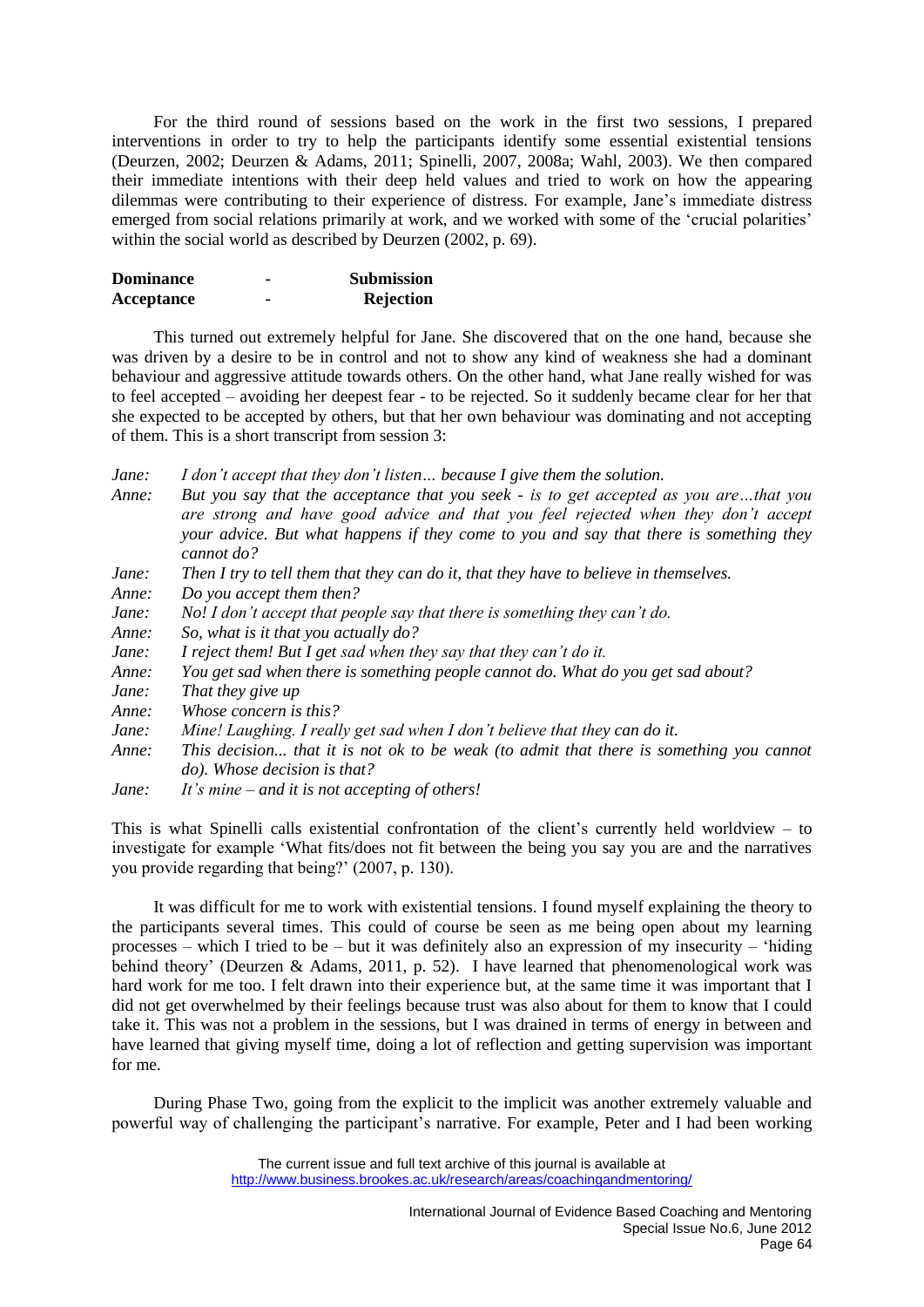with what it meant to 'be strong' and to 'be in control'. His specific conviction was that he was weak if he had to admit there was something he could not do. In session four I asked him:

| Anne:  | Is it 'being strong' not to be able to admit that there is something you cannot do?                                                                                 |
|--------|---------------------------------------------------------------------------------------------------------------------------------------------------------------------|
| Peter: | Uhm                                                                                                                                                                 |
| Anne:  | What are the unwanted consequences for you of this way of being?                                                                                                    |
| Peter: | Uhm unwanted consequences that I have put a pressure on myself that I will never<br>be able to live up to. So I don't know if I can get ever away from that stress. |
| Anne:  | So, you seem to be captured in your own ambition about what you want to be able to do. Is<br>that control - to be captured?                                         |
| Peter: | No, that's not control.                                                                                                                                             |
| Anne:  | So, if that is not control, what would real control be for you?                                                                                                     |
| Peter: | To be able to set myself free                                                                                                                                       |

In this middle phase I had the feeling of being idealized in different ways especially by Søren and Jane. But I also found myself being more directive than I had been previously; I talked more and had a tendency to explain theory. So at this point I was irritated with myself because I felt this changed position in the relationship. The following is a quotation from my journal:

*I find it really difficult and I think that I'm trying too hard. The participants are just becoming aware of how their behaviour and relation to themselves are influencing their feeling of distress. I think they may be putting up resistance towards this responsibility. It is tough and they are probably trying to avoid this by giving me the feeling that I'm the one who knows best.*

One of the things that I wanted to do differently at this point, when the relationship had become strong enough, was to change my language in order to stimulate the participant's sense of responsibility. This example is from session five with Søren:

- *Anne: What is important for you here, what is it that you are afraid to lose?*
- *Søren: If we take what we talked about just before, about having success, it has to do with how I experience that other people see me.*
- *Anne: So you are afraid of not being seen as someone who does things perfectly…*
- *Søren: Yes, that's right*

This change in my position and persistent use of language focused on awareness of self and responsibility for feelings and intentions was one of the most important elements in phase two. I shifted from just understanding to being the other and representing the outside world. My journal reads:

*I feel that I have been holding on to reality from first to last minute in the sessions and – I know that they have experienced it as rather hard. I'm trying to balance how to be a nice person they can trust without literally being nice! It is not nice what we are doing and it is not comforting – I have to be honest with myself as well as with them all the time.* 

In Phase Three we were primarily consolidating and integrating change in relation to the participants' work life and life in general and it was therefore future orientated. We explored how the participants perceived the new experiences, and how this was prove of a new way of relating to themselves and others and actually taking themselves and others more seriously. Pointing out to the participants how they have actually done things differently and trusting this experience turned out very important in this last phase.

**Participants Journey** 

The current issue and full text archive of this journal is available at http://www.business.brookes.ac.uk/research/areas/coachingandmentoring/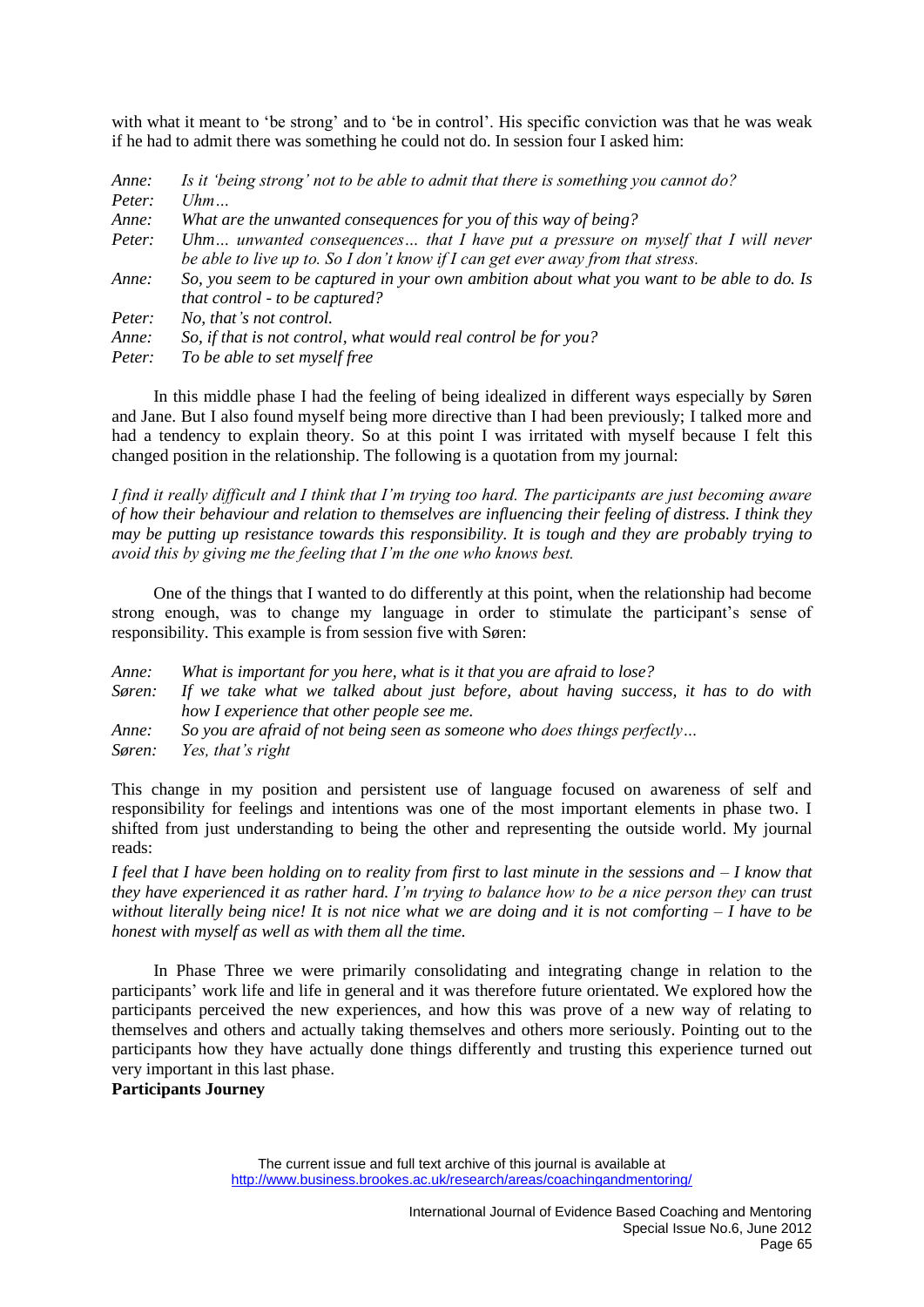The following section describes three of the six participants' stories as well as my reflection of the key helping elements.

#### *Peter*

Peter was extremely unsatisfied with his workplace to a point that he was angry and embarrassed. He could not identify with the place, but felt stuck because he benefited from the organisation funding his education. Even though Peter was heading for his second masters in education he found it very difficult to live with his own decision of remaining at his present workplace in order to finish the education. He was very stressed about not being able to do something about it because he otherwise saw himself as an energetic and goal oriented person.

Peter was thus very confused about himself and his life. He was not sure who he was and what his talents were and he felt that he had lost direction in life – like wandering around in a fog. His only big interest and joy was sports training and he had a 15 hours weekly training program which he did not deviate from. But Peter expressed loss of meaning and happiness in life.

#### *The coaching process*

Exploring his worldview it became clear to Peter that his only feeling of success was in the physical world. But his training had come to an extreme. He felt addicted to it and excludes himself form a lot of social activity with his friends and girlfriend. However Peter did not see this as a problem. In the first phase of the coaching process we worked with the meaning and value that Peter attached to his physical training, his education and his job. Peter was extremely sensitive to critique and he had very high expectations of himself. He discovered that he had been taking on inauthentic roles in his work life as well as in his private life in order to live up to his high expectations to himself and to obtain a feeling of recognition.

Through phase two we primarily worked with the themes – the value and meaning of being strong/weak and being in control/letting go. Peter seemed to be deceiving himself about the importance of his physical training and he discovered that that he was primarily living in the future both concerning training and education. Every time Peter reached a goal – graduating with an MBA or completing a marathon, the value that he had attached to it disappeared. And he would immediately chase something new. But how could this meaning suddenly disappear? Peter discovered that the value and meaning he had attached to these goals were through the eyes of other people. He did not really enjoy the journey of getting there because he did not live in the here and now - only for a goal. We worked with how he made meaning of things. 'I don't know who I'm trying to impress' and 'I'm having unrealistic expectations to other people' are some of the insights that Peter had during this phase. In the last session he explained that he had changed his view on other people expectations of him. He had a sense of peace because the yearning for something indefinable had gone and that he was happy for the first time in a long time.

Trust in our coaching relationship was the most significant feature. Peter described to me in his feedback that he was surprised about his honesty with me, and thus with himself, about how troubled he was. I challenged Peter a lot and I kept on challenging him persistently when I sensed that something in his worldview did not fit. He really appreciated, especially by the end of the coaching process that I held on to key elements and did not let him get away with deceiving himself.

In Peter's feedback he asked me directly to challenge him more. This was a difficult balance for me because on the one hand he was very stuck about certain issues and on the other hand he kept on asking me to challenge him on these. So whose responsibility was it to push the progress? I felt a pressure from his side to take on this responsibility for him because he would lean back and find it very difficult and at the same time ask me for help. This situation was challenging for two reasons. First I believe that it was at the core of his developmental process of taking on responsibility for his

The current issue and full text archive of this journal is available at http://www.business.brookes.ac.uk/research/areas/coachingandmentoring/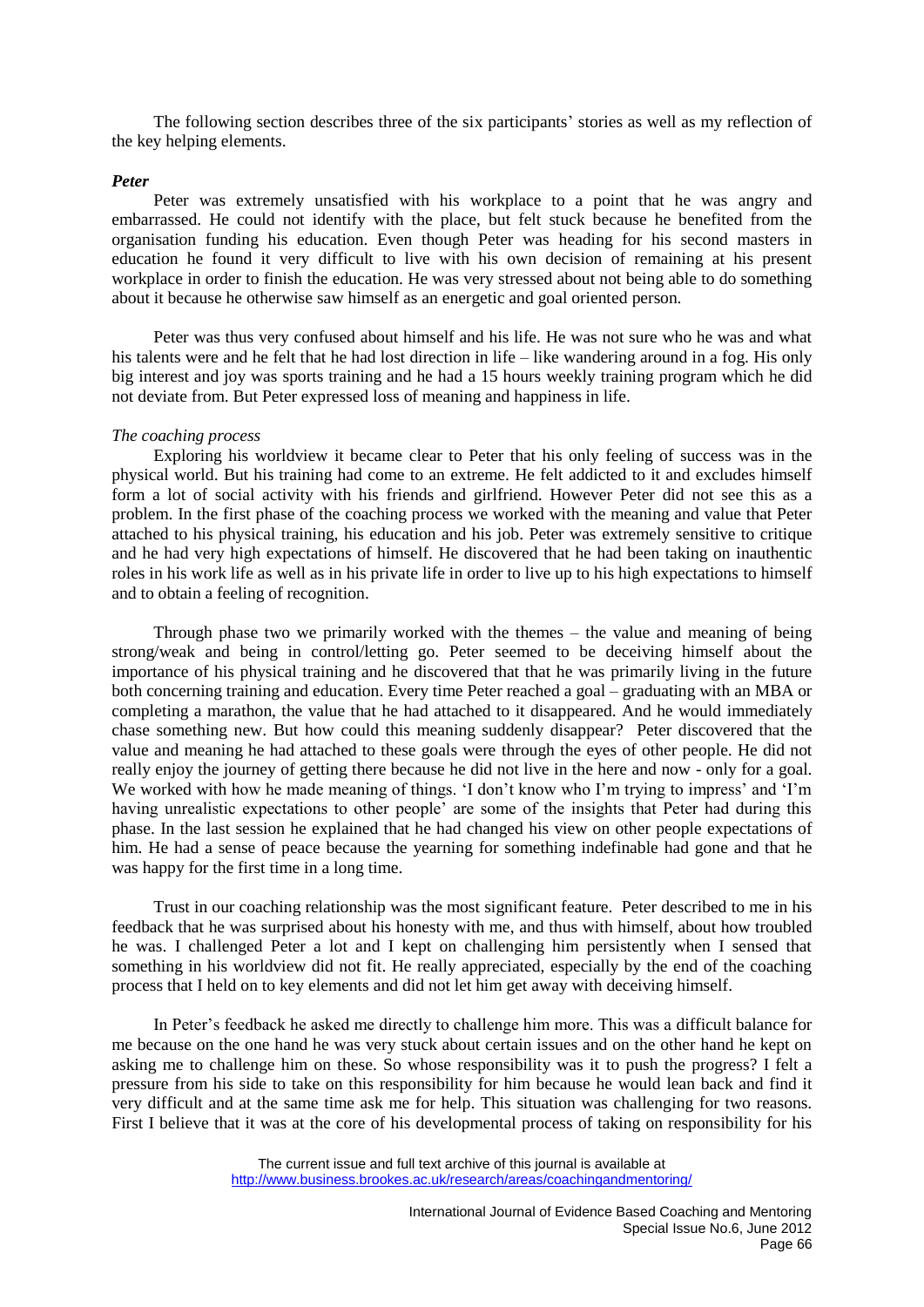feelings and actions; and second it was a huge challenge for me, because I found it difficult not to be able to help him and therefore it was tempting for me to accept this responsibility when he was stuck. The way for me to work with this has been constant focus and awareness of this sense of responsibility and how it expressed itself in the language – both mine and his.

# *Claus*

Claus felt that he had to take on every task and solve it at once. He was driven by the feeling of an urge to constantly do a better job and improve customer relations, but there simply was not time enough for this. He found it extremely difficult to prioritise and to say no to new tasks because it would compromise this feeling of recognition. Claus was constantly behind with several tasks and suffered from constant guilt towards customers, his company and his family and he had been very stressed about this for quite some time.

# *The coaching process*

Claus had a specific wish for the coaching to help him become more relaxed about his work and to get rid of the feeling of guilt. But every time we got near his beliefs and values about his work he became completely stuck. Even though he understood his dilemma quite clearly, he could not see how he could change anything. It simply did not make sense to him because his job would lose its meaning. Being faced with the fact that something had to change he discovered another very strong belief, 'I have to do things by myself,' that he was able to work with. Having worked with his values and meaning of job satisfaction Claus could identify different types of tasks that he did not necessarily have to do himself. So he began to cooperate with one of his colleagues who could take over these tasks.

I was quite confused about Claus for many sessions because he kept on asking for help for a substantial change in his attitude towards his job, but simply resisted this when I challenged him. I thought for a while that I was not able to help him at all. What helped him in the end was to be much more aware about what really mattered to him about his job and the type of recognition he would not do without. This has made him able to let go of less important tasks.

## *Susanne*

Susanne saw herself, as a leader, as someone who had to be in charge of things – and that she had to direct and control other people. She saw it as a weakness to show feelings and she had taught herself to shut out her feelings in order to stay in control. Susanne feared chaos from not being in control, and she saw control as her way of functioning. But she experienced that she could only control things when she was physically there and she found this disturbing and limiting to her freedom. Susanne wanted to be in control of things, but the feeling of having to control stressed her.

# *The coaching process*

During the coaching we worked with what Susanne's experienced as a need for control – how it worked for her, what control allowed and hindered in her role as a leader and the feelings involved for example:

- Feeling inadequate when she could not be there to solve the conflicts
- Believing that people had to be managed but doing it with a feeling of sacrifice
- Feeling alone and insecure about what new decisions would lead to
- Wanting to avoid chaos and using control as a feeling of protection

Susanne explored how being in control had served her well earlier in her life when she was alone with her two young children and as a prison officer. She also discovered how being in control today limited her a lot in her role as team leader. Susanne had ambitions as a leader and she knew that team dynamic and creative processes were not possible with her needing to be in control of what was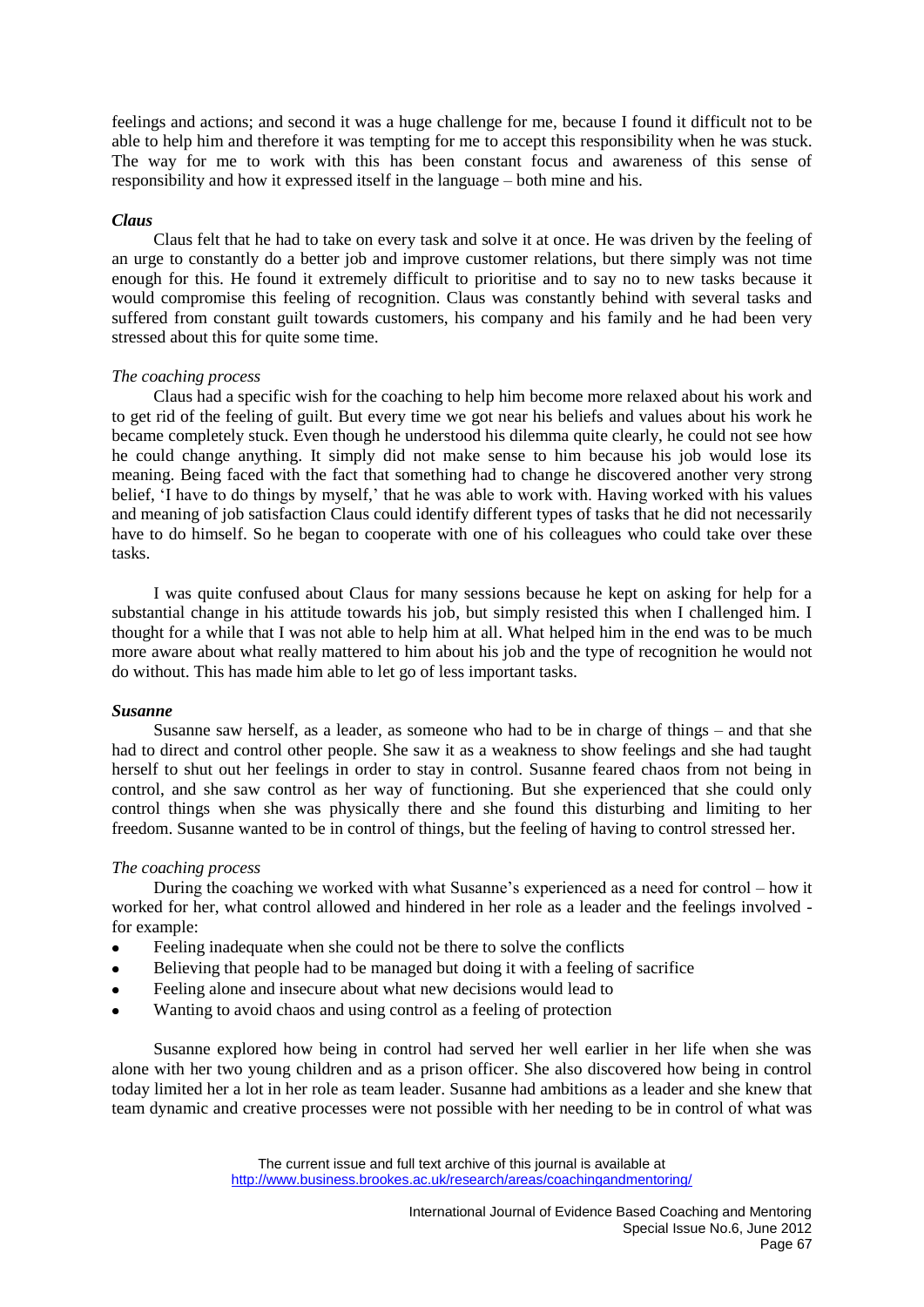happening all the time. Subsequently, Susanne decided to draw back and involve the team in the decision making processes. Susanne succeeded with this and found herself to be more flexible.

One of the aspects of the coaching that was particularly helpful for Susanne was discussing freedom as a polarity of control. The possibility of not just letting go of control, but that freedom to decide to let go of something was another form of control. Understanding her feelings better and working with these actively, Susanne succeeded in letting go of some of the destructive forms of control for the team without being overwhelmed by insecurity.

Susanne was very comfortable in our working relationship and she did a lot of work. After six sessions her team was working much better and the feeling of stress had gone. So we decide to terminate the sessions.

#### **Discussion and conclusions**

Two themes have emerged from the coaching process for all of the participants - the wish for control and the wish for recognition. For Jane control appeared as an extreme demand on herself to be able to handle all situations, but this striving towards control also made her feel rejected. Peter felt in control of things, but he was stressed by a loss of meaning in life. Claus believed that he could avoid chaos by constantly improving his own performance. However, this extreme focus on the here and now made him lose the big picture completely and he was extremely stressed by all the things he never got around to do. Søren tried to stay in control by doing things perfectly, but the real control he exerted was keeping other people at a distance because he believed that he was less capable of speaking up for himself. Susanne wanted to avoid chaos and believed that control was the solution, but she suffocated from having to stay in control.

The gains from working with the idea of control in this study about stress confirms that we need to understand the significance of the meaning that people ascribe to their experience of being under pressure by exploring the origin of emotions, values, beliefs and aspirations (Arthur, 2004; Briner et al., 2004; Cooper, 2001; Dewe & Trenberth, 2004; Folkman, 2008; Lazarus 1999). It also confirms Folkman's (2008) point of the stressful element of giving up previously valued goals based on fundamental beliefs must not be underestimated. If this is true, the need for change becomes the stressing element itself and the important question is how this need for change is experienced.

For Peter the need for change expressed itself in the fact that the value he had attached to obtaining a specific goal (e.g. the MBA) is not there when he graduates, and he was extremely stressed by this lack of meaning because his whole identity was tied to it. So in the coaching we focused on taking the value and meaning that he himself attached to different things more seriously in order to be able to find the courage to let go of only 'seeing value in the eyes of others'. This type of conflict is dissonant (Spinelli, 2010, 2008, 2008a, 2007) and occurs because of a gap between his attempt to make meaning of the world and his actual experience of being in that world. Claus on the other hand experiences a consonant conflict (Spinelli, 2010, 2008, 2008a, 2007), as his conflict arises out of an undivided stance because he has chosen to be and relate in a specific way. This type of conflict has less to do with change and more to do with accepting and embracing the unwanted consequences as well. For Claus this was accepting help from others.

Stress seems to originate from a feeling of being under pressure to change. Furthermore, even though recognition plays a central role, the need for control seems to be vital; and controlled ways of perceiving recognition - often rejecting it or simply rejecting other's opinions altogether seem to create a vicious circle. So, I further believe that this need for control is maintained through not being open to experience (holding on to known ways of understanding) and that this is the main contributor to distress, because it rejects new ways of perceiving the world that could throw light on the dilemma,

The current issue and full text archive of this journal is available at http://www.business.brookes.ac.uk/research/areas/coachingandmentoring/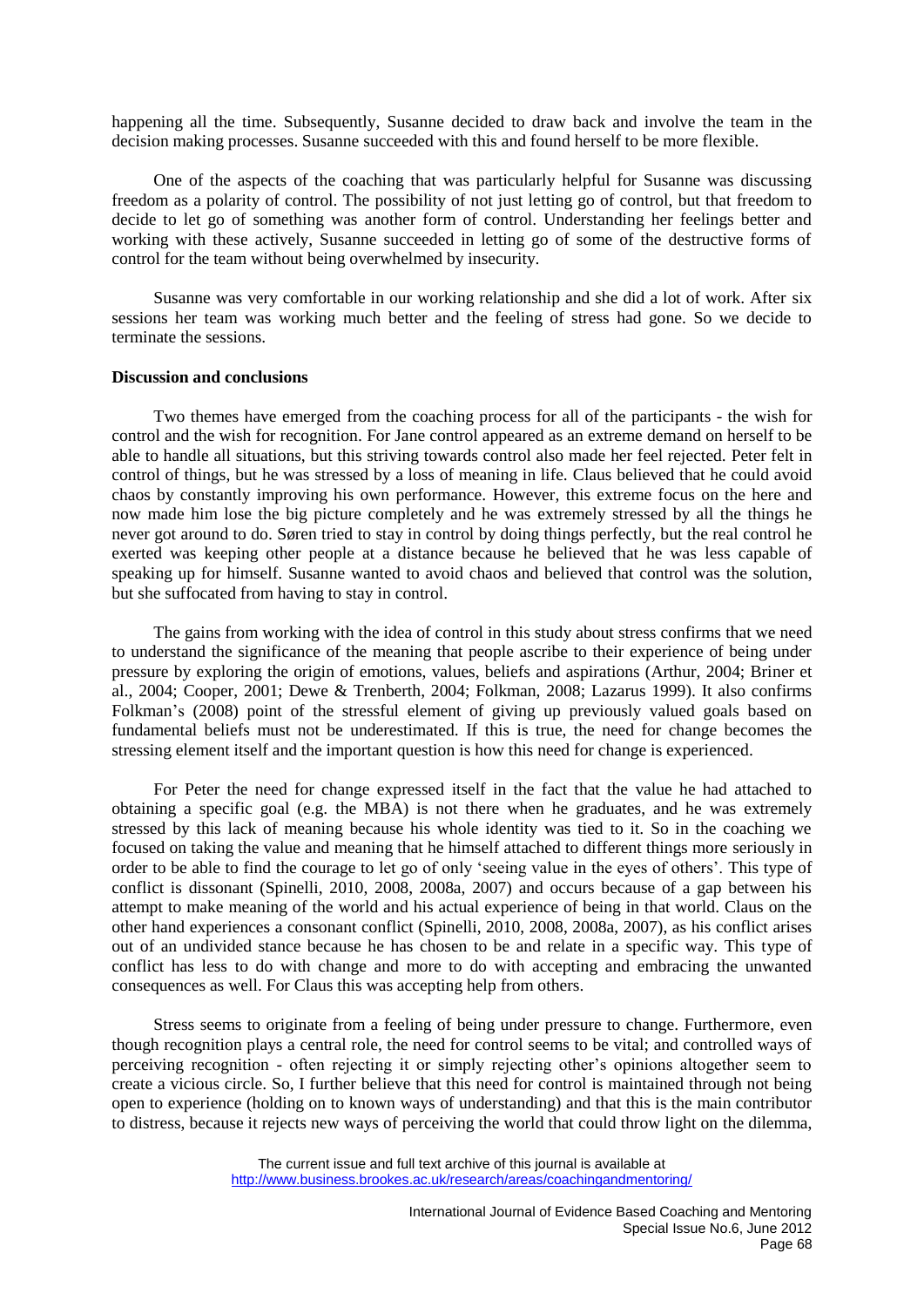and bring new possibilities of choice. Thus, I argue that working existentially with clients who experience stress should be a helpful approach.

Not being open to experience stems from a variety of sources and I have experienced that the existential phenomenological model has been very helpful for the participants in creating awareness of these sources. Opening up to their experiences, however, was very challenging and it took a lot of courage. This would not have been possible if they did not trust me and knew that they could rely on our relationship. Thus the coaching relationship's primary function has been for them to learn to relate to another person in a new way and to trust that interrelatedness. The phenomenological way of exploring their worldview has meant that participants' experience is taken seriously and slowly they began to learn to take themselves seriously, maybe for the first time in their lives. This I believe is the whole essence of this way of relating to each other.

This was a very intense experience for me with all the participants. I tried to understand their position as precisely as I could – experiencing their way of being and relating. Deurzen (2010) calls this way of relating 'resonance' during which the therapists 'lend themselves temporarily to identify with the client's position' (p. 257). I cannot see specifically in the feedback that this is what the participants have experienced, but I have been very touched by three of the participants who have had some tough experiences. With the others I felt a deep engagement and concentration and very often, in phase one, been in a state of flow where I lost sense of myself.

This deeply engaged and dedicated way of experiencing the participants' troublesome dilemmas made them feel understood and cared about and having earned their trust I could begin to challenge their stories and self-deceptions in phase two. The mechanism is, I believe, that they were overwhelmed by their feelings of being stuck in the dilemma, but experiencing that I understood them yet did not get overwhelmed, made them find the courage to look at it in a new and more truthful way. This 'commitment to truth' (Deurzen, 2010, p. 256) is a psychological contract that is necessary for the relationship to work in the best interest of the client. Through the coaching relationship and the language used specifically to create awareness of responsibility and choice, the participants learned to take a position in which they could find the courage to discuss, face and understand their reality and subsequently bring this new learning into their wider lives.

I have presented some answers through this study to how existential coaching can be a way of working with stress that contributes to the research with further knowledge of what our clients are trying to cope with and how they can be helped. It seems that stress is a reaction to being under pressure for changing a way of being, but at the same time resisting this change because of fear of what my happen. The study has shown that this resistance expresses itself in a wish for control and not being open toward new ways of perceiving and understanding oneself and the world. Therefore, the coaching relationship can be understood as a way of teaching the coaching client an existential attitude of openness to experience that will be a possible way of gaining insight into their own worldview and thus being able to make decisions based on this knowledge and awareness.

## **References**

- Arthur, A. (2004). Work-related stress, the blind men and the elephant. *British Journal of Guidance & Counselling*, *32* (2), 157-169.
- Bachkirova, T. (2007). Role of coaching psychology in defining boundaries between counselling and coaching. In S. Palmer & A Whybrow (Eds.), *Handbook of coaching psychology: A guide for practitioners* (pp.351–366). London: Routledge.
- Bachkirova, T. & Cox, E., (2005). A bridge over troubled water: Bringing together coaching and counselling. *Counselling at Work*, *48*, 2–9.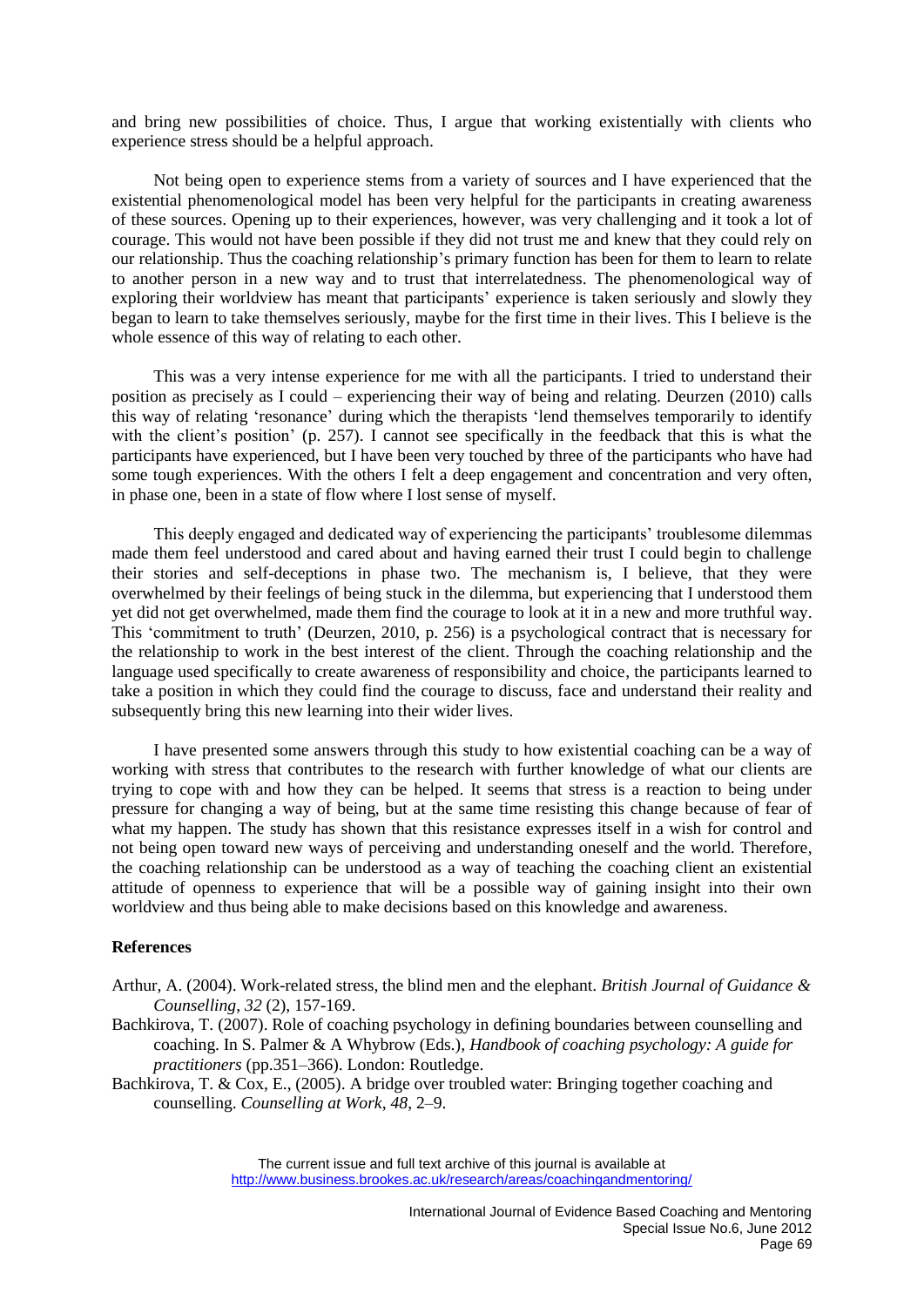Bradbury, H. & Reason, P. (2003). Action research: An opportunity for revitalizing research purpose and practice. *Qualitative Social Work*, Vol. 2(2); 155-157. London: Sage Publications.

Briner, R., Harris, C. & Daniels, K. (2004). How do work stress and coping work? Toward a fundamental theoretical reappraisal. *British Journal of Guidance & Counselling*, 32 (2), 223-234.

Bryman, A. (2004). *Social research methods* (2nd edn). Oxford University Press. Coghlan, D. & Brannick, T. (2010). *Doing Research in your own organisation* (3rd edn) London: Sage.

- Cooper, C.L., Dewe, P.J. & O'Driscoll, M.P. (2001). *Organizational stress: A review and critique of theory, research, and applications*. Thousand Oaks, CA: Sage.
- Cooper, M. (2003) *Existential therapies*. London: Sage.

Creswell, J., W. (2007). *Qualitative Inquiry & Research Design*. London: Sage.

- Deurzen, E. van (2002). *Existential Counselling & Psychotherapy in Practice*. London: Sage.
- Deurzen, E. van (2010). *Everyday Mysteries*, 2<sup>nd</sup> edition. London: Routledge.

Deurzen, E. van & Adams, M. (2011). *Skills in Existential Counselling & Psychotherapy*. London: Sage.

- Deurzen, E. van & Arnold-Baker, C. (Eds) (2005). *Existential Perspectives on Human Issues: A Handbook for Therapeutic Practice*. Basingstoke: Palgrave Macmillan.
- Dewe, P. & Trenberth, L. (2004). Work stress and coping: drawing together research and practice. *British Journal of Guidance & Counselling*, *32* (2), 143-156.
- European Agency for Safety and Health at Work (2009). OSH in figures: stress at work facts and figures. Luxembourg: Office for Official Publications of the European Communities.
- Folkman, S. (2008). The case for positive emotions in the stress process. *Anxiety, Stress and Coping*, *21*(1), 3-14.
- Grant, A., M., Curtayne, L., Butyon., G (2009). Executive coaching enhances goal attainment, resilience and workplace well-being: a randomised controlled study. *The Journal of Positive Psychology*, *4*(5), 369-407.

Gyllensten, K. & Palmer, S. (2005). Can coaching reduce workplace stress? A Quasi-Experimental Study. *International Journal of Evidence Based Coaching and Mentoring*, *3*(2), 75-86.

- Gyllensten, K. and Palmer, S. (2006). Workplace stress: Can it be reduced by coaching? *The Coaching Psychologist,* 2, (1) 17-22.
- Gyllensten, K. and Palmer, S. (2008). How cognitive behavioural, Rational Emotive Behavioural or Multimodal Coaching could prevent mental health problems, enhance performance and reduce work related stress. *Journal of Rational Emotive Cognitive Behavioural Therapy*, *26*, 38–52
- Herr, K. & Anderson, G. (2005). *The action research dissertation: A guide for students and faculty*. London: Sage.
- Jenkins, D. & Palmer S. (2003). A multimodal assessment and rational emotive behavioural approach to stress counselling: a case study. *Counselling Psychology Quarterly*, *16*(3), 265–287

Lazarus, R. S. (1999). *Stress and emotion: A new synthesis*. London: Free Association Books.

- Lazarus, R. S. & Folkman, S. (1984) *Stress, appraisal and coping*. New York: Springer
- Maxwell, A. (2009). How do business coaches experience the boundary between coaching and therapy/counselling? *Coaching: An International Journal of Theory, Research and Practice, 2*(2), 149-162

May, R. (1977). *The meaning of anxiety*. New York: Norton.

- OECD, (2006). *Live longer, work longer*. Organisation for Economic Co-operation and Development,
- Paris, accessed 15/5/12 from http://www.oecd.org/document/42/0,3343,en\_2649\_34747\_36 104426\_1\_1\_1\_1,00.html
- Price, J. (2009). The coaching/therapy boundary in organizational coaching. *Coaching: An International Journal of Theory, Research and Practice*, 2(2), 135-148.
- Reason, P. and Bradbury, H (Eds) (2001). *Handbook of action research: Participative inquiry and practice*. London: Sage
- Reason, P. and Bradbury, H. (Eds) (2008). *The Sage handbook of action research: Participative inquiry and practice*, (2<sup>nd</sup> edn). London: Sage.
- Rowan, J. (2001). The humanistic approach to action research in P. Reason & H. Bradbury, (Eds) (2001) *Handbook of action research: Participative inquiry and practice*. London: Sage.